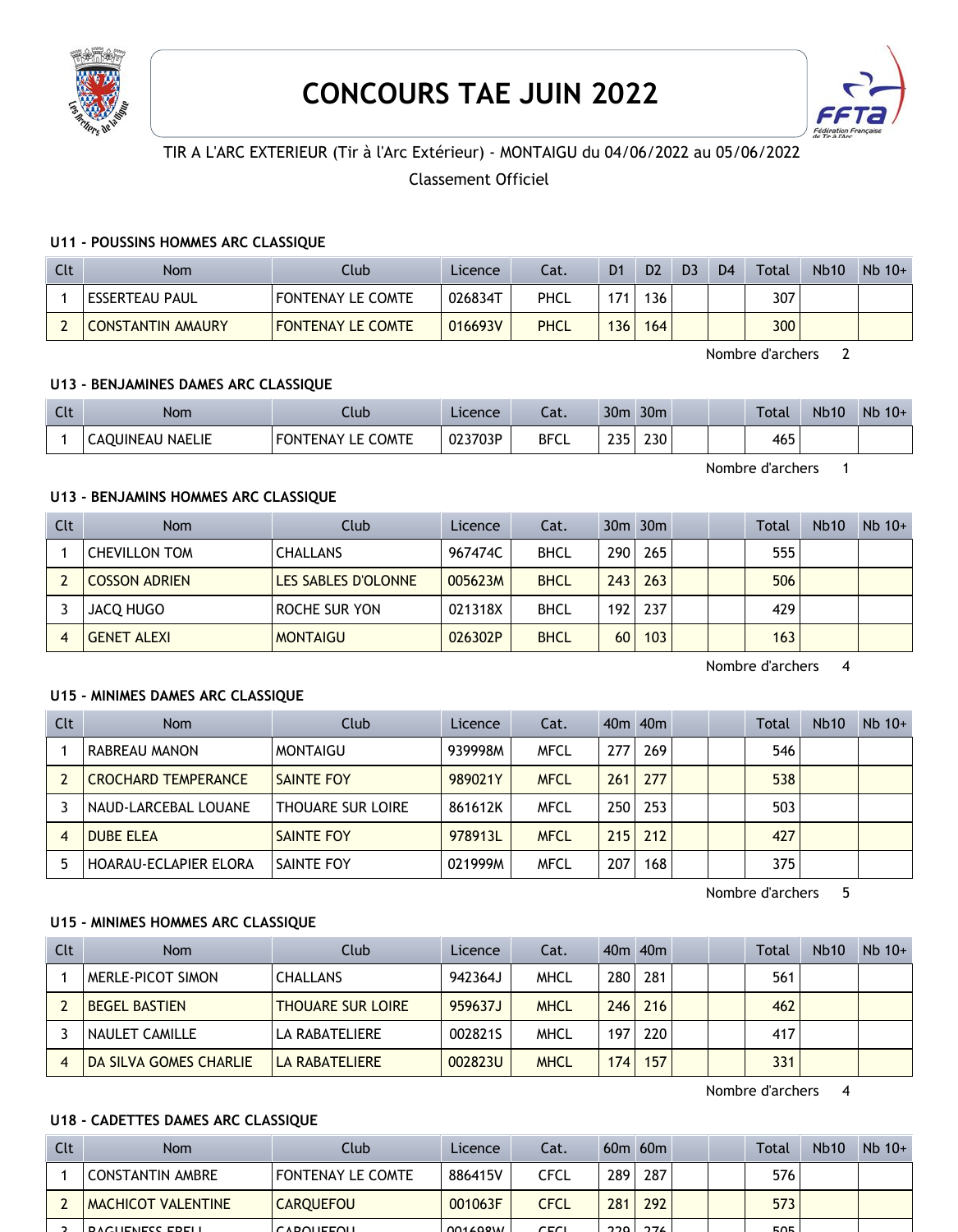#### **U18 - CADETS HOMMES ARC CLASSIQUE**

| Clt                     | <b>Nom</b>            | Club                     | Licence | Cat.        |     | $60m$ $60m$ |  | Total | <b>Nb10</b> | $Nb$ 10+ |
|-------------------------|-----------------------|--------------------------|---------|-------------|-----|-------------|--|-------|-------------|----------|
|                         | PONTOIZEAU COLIN      | <b>CHALLANS</b>          | 894793B | <b>CHCL</b> | 295 | 301         |  | 596   |             |          |
| $\overline{\mathbf{c}}$ | <b>PROUTEAU ERWAN</b> | <b>AIZENAY</b>           | 865077B | <b>CHCL</b> | 283 | 278         |  | 561   |             |          |
|                         | <b>BAREAU NOE</b>     | <b>MONTAIGU</b>          | 891674L | <b>CHCL</b> | 266 | 282         |  | 548   |             |          |
| $\overline{4}$          | <b>MAUNIER COME</b>   | <b>CHALLANS</b>          | 892735P | <b>CHCL</b> | 246 | 273         |  | 519   |             |          |
| 5                       | <b>EMPINET PAUL</b>   | <b>FONTENAY LE COMTE</b> | 943084S | <b>CHCL</b> | 237 | 222         |  | 459   |             |          |
| 6                       | ROUSSEAU MATEO        | <b>MURS ERIGNE</b>       | 959733N | <b>CHCL</b> | 208 | 230         |  | 438   |             |          |
|                         | <b>VIALA ELOUAN</b>   | <b>THOUARE SUR LOIRE</b> | 006156S | <b>CHCL</b> | 174 | 175         |  | 349   |             |          |

Nombre d'archers 7

## **U21 - JUNIORS DAMES ARC CLASSIQUE 70m - 122cm**

| Clt | Nom               | Club                     | Licence | Cat.        |     | 70m 70m |  | Total | <b>Nb10</b> | $Nb$ 10+ |
|-----|-------------------|--------------------------|---------|-------------|-----|---------|--|-------|-------------|----------|
|     | LACREUSE SAMANTHA | LA RABATELIERE           | 795192P | JFCL        | 289 | 292     |  | 581   |             |          |
|     | CONSTANTIN ALIZEE | <b>FONTENAY LE COMTE</b> | 813671A | <b>JFCL</b> | 247 | 267     |  | 514   |             |          |

Nombre d'archers 2

# **U21 - JUNIORS HOMMES ARC CLASSIQUE 70m - 122cm**

| $\sim$<br><b>CU</b> | <b>Nom</b>                   | Club          | Licence         | ົາ <del>1</del><br>٥dl. | 70m          | 70 <sub>m</sub> | Total | <b>Nb10</b> | Nb<br>$10+$ |
|---------------------|------------------------------|---------------|-----------------|-------------------------|--------------|-----------------|-------|-------------|-------------|
|                     | <b>THEO</b><br><b>UCKMAN</b> | วบEFOU<br>AR( | 837006P<br>، دە | JHCL                    | $\sim$<br>د∠ | 268             | 505   |             |             |

Nombre d'archers 1

#### **SENIORS 1 DAMES ARC CLASSIQUE 70m - 122cm**

| Clt | <b>Nom</b>           | Club             | Licence | Cat.  |     | 70m 70m |  | <b>Total</b> | <b>Nb10</b> | $Nb 10+$ |
|-----|----------------------|------------------|---------|-------|-----|---------|--|--------------|-------------|----------|
|     | LACREUSE ALEXIA      | LA RABATELIERE   | 806250J | S1FCL | 281 | 263     |  | 544          |             |          |
|     | <b>NOLLOT OCEANE</b> | <b>CARQUEFOU</b> | 877936D | S1FCL | 253 | 261     |  | 514          |             |          |

Nombre d'archers 2

#### **SENIORS 1 HOMMES ARC CLASSIQUE 70m - 122cm**

| Clt | <b>Nom</b>            | Club                        | Licence | Cat.               |     | 70 <sub>m</sub> 70 <sub>m</sub> |  | Total | <b>Nb10</b> | $Nb$ 10+ |
|-----|-----------------------|-----------------------------|---------|--------------------|-----|---------------------------------|--|-------|-------------|----------|
|     | BRACONNIER YANIS      | ORVAULT                     | 676238S | S <sub>1</sub> HCL | 302 | 310                             |  | 612   |             |          |
|     | JEANNEAU QUENTIN      | <b>AIZENAY</b>              | 772342C | S <sub>1</sub> HCL | 294 | 268                             |  | 562   |             |          |
|     | <b>BARRANGER REMI</b> | <b>AIZENAY</b>              | 703594B | S <sub>1</sub> HCL | 269 | 267                             |  | 536   |             |          |
|     | <b>HURTAULT JIMMY</b> | <b>ST MACAIRE EN MAUGES</b> | 971071M | S <sub>1</sub> HCL | 239 | 249                             |  | 488   |             |          |

Nombre d'archers 4

#### **SENIORS 2 DAMES ARC CLASSIQUE 70m - 122cm**

| Clt | <b>Nom</b>               | Club                     | Licence | Cat.               |      | 70m 70m |  | <b>Total</b> | <b>Nb10</b> | $Nb$ 10+ |
|-----|--------------------------|--------------------------|---------|--------------------|------|---------|--|--------------|-------------|----------|
|     | <b>PRELAT CAROLINE</b>   | CAROUEFOU                | 943932N | S <sub>2</sub> FCL | 287  | 264     |  | 551          |             |          |
|     | <b>CONSTANTIN MYLENE</b> | <b>FONTENAY LE COMTE</b> | 841742M | S <sub>2</sub> FCL | 267  | 257     |  | 524          |             |          |
|     | <b>ALLAIN HELENE</b>     | MONTAIGU                 | 909660L | S <sub>2</sub> FCL | 242  | 261     |  | 503          |             |          |
| 4   | <b>LACREUSE ISABELLE</b> | <b>LA RABATELIERE</b>    | 795191N | S <sub>2</sub> FCL | 238  | 258     |  | 496          |             |          |
|     | COYAC LINDA              | <b>CHANTONNAY</b>        | 932770F | S <sub>2</sub> FCL | 1731 | 217     |  | 390          |             |          |

Nombre d'archers 5

# **SENIORS 2 HOMMES ARC CLASSIQUE 70m - 122cm**

| $C1+$<br><b>CIL</b> | Nom | Llub | Licence | Cat. | 70 <sub>m</sub> | 70m |  | l otal | <b>Nb10</b> | <b>Nb</b><br>$10+$ |
|---------------------|-----|------|---------|------|-----------------|-----|--|--------|-------------|--------------------|
|---------------------|-----|------|---------|------|-----------------|-----|--|--------|-------------|--------------------|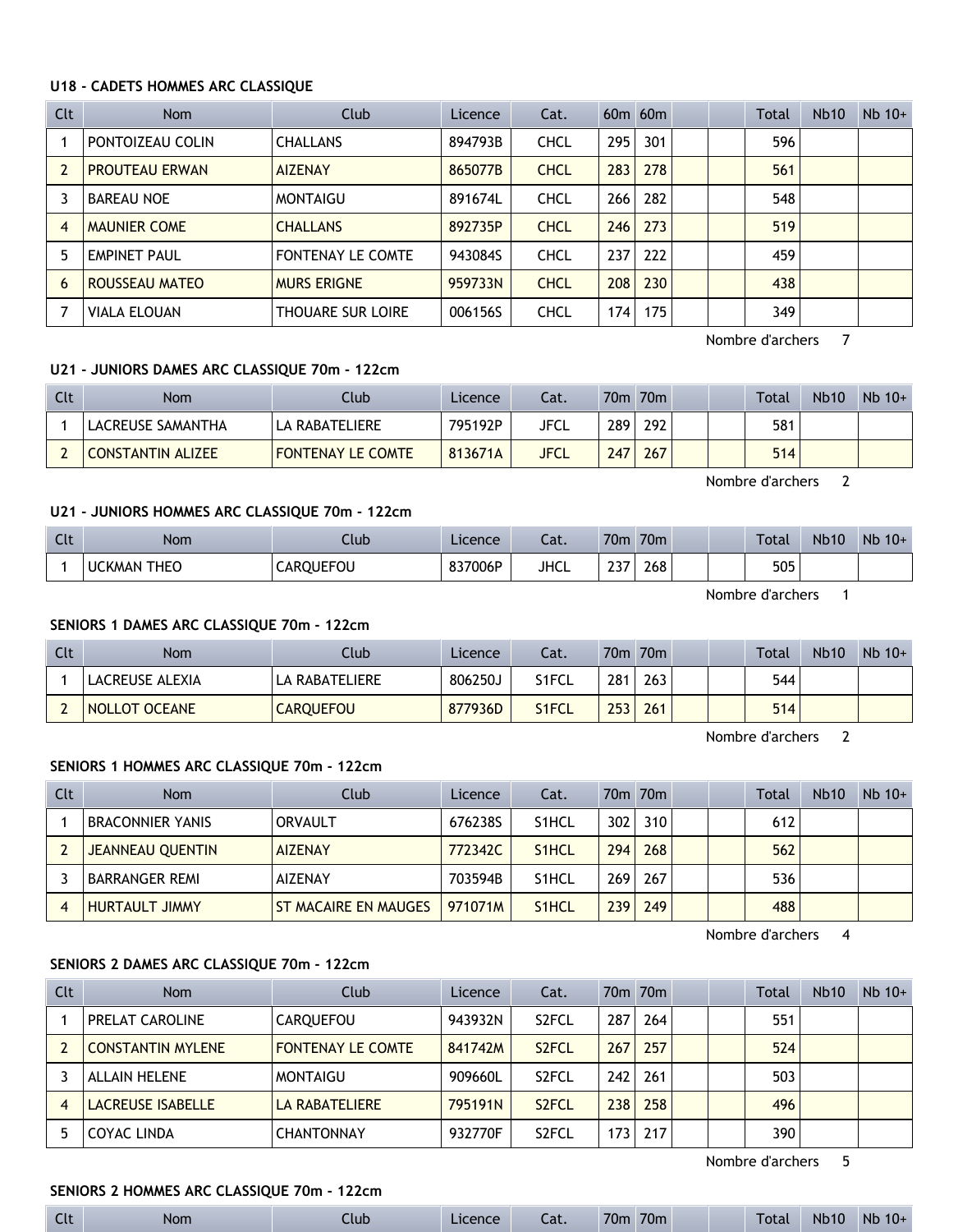|   | <b>MILET LUDOVIC</b>       | LAIGNÉ ST GERVAIS EN B | 202609C | S <sub>2</sub> HCL | 286 | 297 |  | 583 |  |
|---|----------------------------|------------------------|---------|--------------------|-----|-----|--|-----|--|
|   | PRUVOST DAVID              | CARQUEFOU              | 718271E | S <sub>2</sub> HCL | 258 | 269 |  | 527 |  |
|   | <b>BAREAU ANTHONY</b>      | <b>MONTAIGU</b>        | 861625Z | S <sub>2</sub> HCL | 271 | 251 |  | 522 |  |
|   | <b>FOUCHARD CHRISTOPHE</b> | AIZENAY                | 968138Z | S <sub>2</sub> HCL | 269 | 237 |  | 506 |  |
| 6 | <b>BOUTOLLEAU GERALD</b>   | <b>CLISSON</b>         | 970992B | S <sub>2</sub> HCL | 214 | 244 |  | 458 |  |
|   | <b>MOUILLE ERIC</b>        | <b>CLISSON</b>         | 029131P | S <sub>2</sub> HCL | 220 | 230 |  | 450 |  |
| 8 | DUBE JEROME                | <b>SAINTE FOY</b>      | 817253U | S <sub>2</sub> HCL | 217 | 195 |  | 412 |  |

Nombre d'archers 8

# **SENIORS 3 DAMES ARC CLASSIQUE 60m - 122cm**

| Clt | Nom                    | Jlub                       | Licence | $\sim$<br>-al. | 60 <sub>m</sub> | 60 <sub>m</sub> |  | Total | <b>Nb10</b> | $Nb$ 10+ |
|-----|------------------------|----------------------------|---------|----------------|-----------------|-----------------|--|-------|-------------|----------|
|     | LANGUERAND-FLOHIC MONI | <b>LES SABLES D'OLONNE</b> | 918929L | S3FCL          | 168             | 148             |  | 316   |             |          |

Nombre d'archers 1

### **SENIORS 3 HOMMES ARC CLASSIQUE 60m - 122cm**

| Clt | Nom                  | Ilub                                  | Licence | Cat.  | 60 <sub>m</sub> | 60 <sub>m</sub>            |  | <b>Total</b>      | <b>Nb10</b> | Nb<br>$10+$ |
|-----|----------------------|---------------------------------------|---------|-------|-----------------|----------------------------|--|-------------------|-------------|-------------|
|     | <b>TIGNER PIERRE</b> | LOIRE<br><b>THOUARE</b><br><b>SUR</b> | 914372H | S3HCL | 264             | $\sim$ $\sim$ $\sim$<br>∠∠ |  | <b>AQ1</b><br>7 L |             |             |

Nombre d'archers 1

# **U21 - JUNIORS HOMMES ARC A POULIES 50m - 80cm**

| Clt | <b>Nom</b>                      | Club                      | Licence | ຳ+<br>-aι.  | 50 <sub>m</sub> | 50 <sub>m</sub>            |  | <b>Total</b> | <b>Nb10</b> | Nb<br>$10+$ |
|-----|---------------------------------|---------------------------|---------|-------------|-----------------|----------------------------|--|--------------|-------------|-------------|
|     | <b>GABRIEL</b><br><b>LEFORT</b> | TAC<br>CHOLE <sup>-</sup> | 867466Y | <b>JHCC</b> | 214.            | ີ 4 <b>ີ</b><br><u>JIJ</u> |  | $\sim$<br>ᅆ  |             |             |

Nombre d'archers 1

#### **SENIORS 1 HOMMES ARC A POULIES 50m - 80cm**

| Clt | <b>Nom</b>                  | Club                 | Licence | Cat.                            |       | 50 <sub>m</sub> 50 <sub>m</sub> |  | Total | <b>Nb10</b> | $Nb$ 10+ |
|-----|-----------------------------|----------------------|---------|---------------------------------|-------|---------------------------------|--|-------|-------------|----------|
|     | <b>HERBRETEAU ALEXANDRE</b> | LA GARNACHE          | 460099H | S <sub>1</sub> HCO              | 335 l | 341                             |  | 676   |             |          |
|     | <b>NAUD NATHANAEL</b>       | LA GARNACHE          | 430639L | S <sub>1</sub> HCO              | 324   | 323                             |  | 647   |             |          |
|     | NAUD SIMON                  | <b>CLISSON</b>       | 640827B | S <sub>1</sub> HCO              | 318   | 325                             |  | 643   |             |          |
|     | LACAMBRA THEO               | <b>ROCHE SUR YON</b> | 894826M | S <sub>1</sub> H <sub>C</sub> O | 312   | 294                             |  | 606   |             |          |

Nombre d'archers 4

# **SENIORS 2 HOMMES ARC A POULIES 50m - 80cm**

| Clt | Nom                  | Club                     | Licence | Cat.                           |     | 50 <sub>m</sub> 50 <sub>m</sub> |  | <b>Total</b> | <b>Nb10</b> | $Nb$ 10+ |
|-----|----------------------|--------------------------|---------|--------------------------------|-----|---------------------------------|--|--------------|-------------|----------|
|     | ANGEBAULT STEPHANE   | <b>CHOLET TAC</b>        | 440840Z | S <sub>2</sub> HCO             | 337 | 333                             |  | 670          |             |          |
|     | <b>NAUD PATRICK</b>  | <b>THOUARE SUR LOIRE</b> | 438637E | S <sub>2</sub> H <sub>CO</sub> | 324 | 327                             |  | 651          |             |          |
|     | <b>UCKMAN ALEXIS</b> | <b>MONTAIGU</b>          | 040074J | S <sub>2</sub> HCO             | 304 | 299                             |  | 603          |             |          |
|     | <b>MATRAS HERVE</b>  | <b>MONTAIGU</b>          | 060618P | S <sub>2</sub> H <sub>CO</sub> | 252 | 246                             |  | 498          |             |          |

Nombre d'archers 4

# **SENIORS 3 DAMES ARC A POULIES 50m - 80cm**

| Clt | Nom                            | lub                               | Licence | $-1$<br>-al. | 50 <sub>m</sub> | 50 <sub>m</sub> |  | <b>Total</b> | <b>Nb10</b> | Nb<br>$10+$ |
|-----|--------------------------------|-----------------------------------|---------|--------------|-----------------|-----------------|--|--------------|-------------|-------------|
|     | <b>GASCOIN MILLIER PASCALE</b> | <b>GILLES CROIX DE VIE</b><br>-ST | 399744E | S3FCO        | つイに<br>. .      | 304             |  | 619          |             |             |

Nombre d'archers 1

#### **SENIORS 3 HOMMES ARC A POULIES 50m - 80cm**

| Clt | Nom                  | Club             | Licence | ຳ+<br>-al. | 50 <sub>m</sub> | 50 <sub>m</sub> | Total                 | <b>Nb10</b> | Nb<br>$10+$ |
|-----|----------------------|------------------|---------|------------|-----------------|-----------------|-----------------------|-------------|-------------|
|     | <b>LANGE THIERRY</b> | <b>BEAUPREAU</b> | 709110X | S3HCO      | 299             | 318             | $\overline{a}$<br>017 |             |             |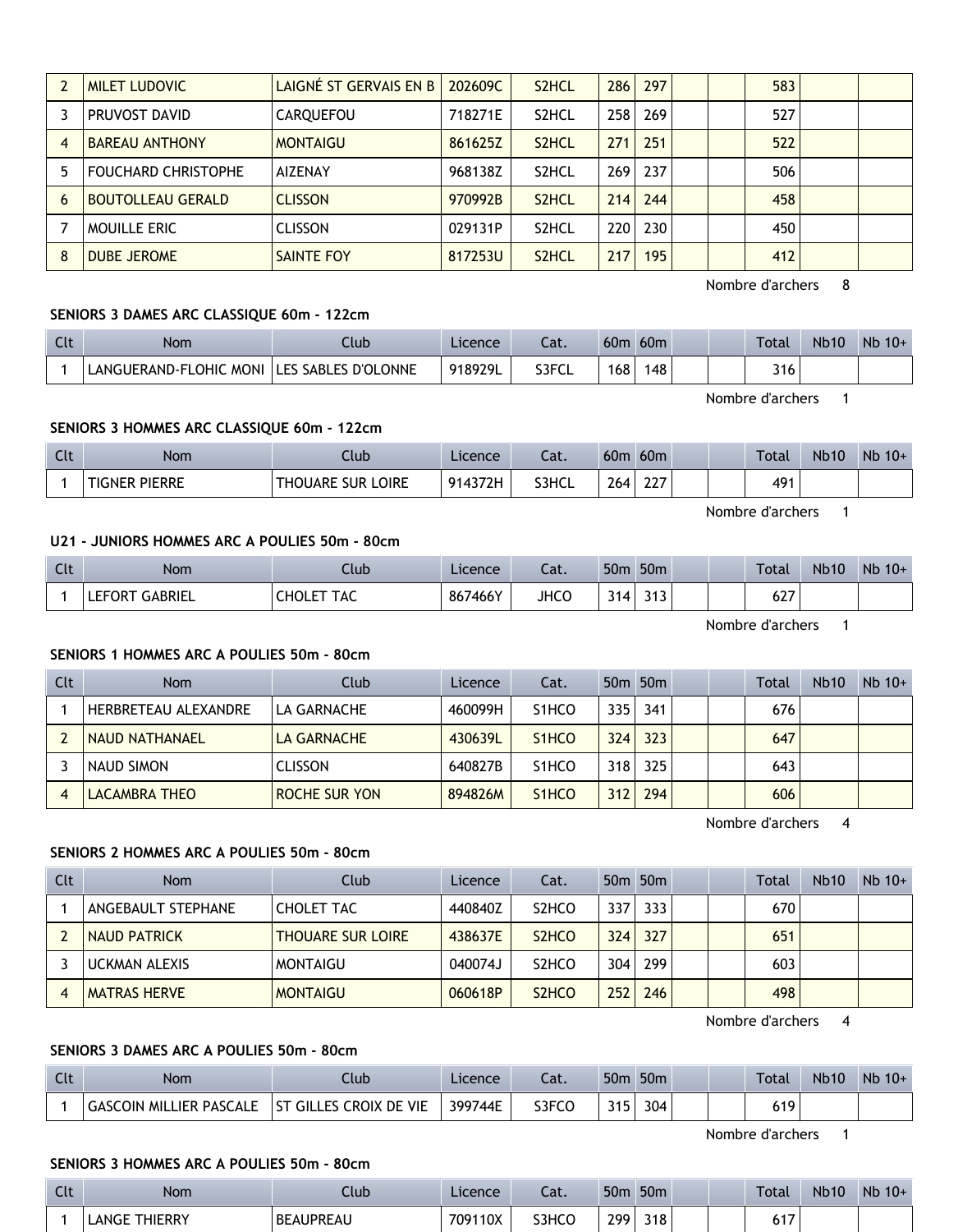#### **U13 - BENJAMINES DAMES ARC CLASSIQUE 20m - 80cm**

| $\overline{C}$<br>นเ | <b>Nom</b>         | .lub                   | Licence | $\sim$<br>cal. | 20 <sub>m</sub> | 20 <sub>m</sub> |  | Total | <b>Nb10</b> | <b>Nb</b><br>$10+$ |
|----------------------|--------------------|------------------------|---------|----------------|-----------------|-----------------|--|-------|-------------|--------------------|
|                      | ORIANE<br>– eGHV ⊆ | <b>OSBREUIL</b><br>GRC | 999659L | <b>BFCL</b>    | 298             | 200             |  | 597   |             |                    |

Nombre d'archers 1

#### **U13 - BENJAMINS HOMMES ARC CLASSIQUE 20m - 80cm**

| Clt | Nom                  | Club                     | Licence | Cat.        |                  | $20m$ $20m$ |  | <b>Total</b> | Nb10 | $Nb$ 10+ |
|-----|----------------------|--------------------------|---------|-------------|------------------|-------------|--|--------------|------|----------|
|     | <b>HEIN TIMEO</b>    | <b>CHANTONNAY</b>        | 003174A | <b>BHCL</b> | 277              | 273         |  | 550          |      |          |
|     | <b>HUBY CLEMENT</b>  | <b>THOUARE SUR LOIRE</b> | 981081T | <b>BHCL</b> | 254 <sub>1</sub> | 246         |  | 500          |      |          |
|     | <b>OLIVIER GABIN</b> | LA RABATELIERE           | 021712A | <b>BHCL</b> | 230 <sub>1</sub> | 234         |  | 464          |      |          |

Nombre d'archers 3

# **U15 - MINIMES DAMES ARC CLASSIQUE 30m - 80cm**

| Clt            | <b>Nom</b>                    | Club                     | Licence | Cat.        |       | $30m$ $30m$ |  | Total | <b>Nb10</b> | $Nb$ 10+ |
|----------------|-------------------------------|--------------------------|---------|-------------|-------|-------------|--|-------|-------------|----------|
|                | <b>CROCHARD TEMPERANCE</b>    | SAINTE FOY               | 989021Y | <b>MFCL</b> | 290   | 307         |  | 597   |             |          |
|                | RABREAU MANON                 | <b>MONTAIGU</b>          | 939998M | <b>MFCL</b> | 308   | 276         |  | 584   |             |          |
|                | DUBE ELEA                     | SAINTE FOY               | 978913L | <b>MFCL</b> | 286   | 283         |  | 569   |             |          |
| $\overline{4}$ | <b>HOARAU-ECLAPIER ELORA</b>  | SAINTE FOY               | 021999M | <b>MFCL</b> | 246   | 263         |  | 509   |             |          |
|                | <b>BONNET-LABORDERIE KINN</b> | <b>CHALLANS</b>          | 016257W | <b>MFCL</b> | 230 l | 221         |  | 451   |             |          |
| 6              | <b>REBESCHINI PÉNÉLOPE</b>    | <b>THOUARE SUR LOIRE</b> | 006180T | <b>MFCL</b> | 159   | 169         |  | 328   |             |          |

Nombre d'archers 6

# **U15 - MINIMES HOMMES ARC CLASSIQUE 30m - 80cm**

| Clt | Nom   | Iub               | Licence          | Cat.        | 30 <sub>m</sub> | 30 <sub>m</sub> | Total | <b>Nb10</b> | <b>Nb</b><br>$10+$ |
|-----|-------|-------------------|------------------|-------------|-----------------|-----------------|-------|-------------|--------------------|
|     | LIOTT | reuil<br>16 R.D.L | 072225C<br>22JJJ | <b>MHCL</b> | 258             | 244             | 502   |             |                    |

Nombre d'archers 1

#### **U18 - CADETTES DAMES ARC CLASSIQUE 50m - 122cm**

| Clt | Nom  | .lub          | Licence | ົດ t<br>cal. | 50 <sub>n</sub>  | 50 <sub>m</sub> |  | Total | <b>Nb10</b> | Nb<br>$10+$ |
|-----|------|---------------|---------|--------------|------------------|-----------------|--|-------|-------------|-------------|
|     | EXIA | .IERE<br>PARA | 025861K | CFCL         | ววก<br><u>__</u> | $\sim$<br>LJL   |  | 461   |             |             |

Nombre d'archers 1

#### **U21 - JUNIORS DAMES ARC CLASSIQUE 50m 122cm**

| Clt | <b>Nom</b>               | Club.             | Licence | Cat. |     | $50m$ 50 $m$ |  | Total | <b>Nb10</b> | $Nb$ 10+ |
|-----|--------------------------|-------------------|---------|------|-----|--------------|--|-------|-------------|----------|
|     | LACREUSE SAMANTHA        | LA RABATELIERE    | 795192P | JFCL | 314 | 321          |  | 635   |             |          |
|     | <b>CONSTANTIN ALIZEE</b> | FONTENAY LE COMTE | 813671A | JFCL | 304 | 306          |  | 610   |             |          |

Nombre d'archers 2

#### **SENIORS 1 DAMES ARC CLASSIQUE 50m - 122cm**

| Clt | Nom                   | Club              | Licence | Cat.               |     |     | 50m 50m 50m 50m | Total | <b>Nb10</b> | $Nb$ 10+ |
|-----|-----------------------|-------------------|---------|--------------------|-----|-----|-----------------|-------|-------------|----------|
|     | <b>CORBEZ PAULINE</b> | CHOLET TAC        | 423104W | S <sub>1</sub> FCL | 295 | 268 |                 | 563   |             |          |
|     | <b>TURPIN LUCIE</b>   | <b>MONTAIGU</b>   | 909668V | S <sub>1</sub> FCL | 249 | 249 |                 | 498   |             |          |
|     | HOARAU-ECLAPIER DIANE | <b>SAINTE FOY</b> | 024438N | S <sub>1</sub> FCL | 196 | 196 |                 | 392   |             |          |

Nombre d'archers 3

#### **SENIORS 1 HOMMES ARC CLASSIQUE 50m - 122cm**

| Clt | <b>Nom</b>       | uub            | Licence | Cat.  | 50 <sub>m</sub> | 50 <sub>m</sub>     |  | Total        | <b>Nb10</b> | Nb<br>$10+$ |
|-----|------------------|----------------|---------|-------|-----------------|---------------------|--|--------------|-------------|-------------|
|     | JEANNEAU QUENTIN | <b>AIZENAY</b> | 772342C | S1HCL | 303             | <b>242</b><br>3 I Z |  | :4 E<br>נו ט |             |             |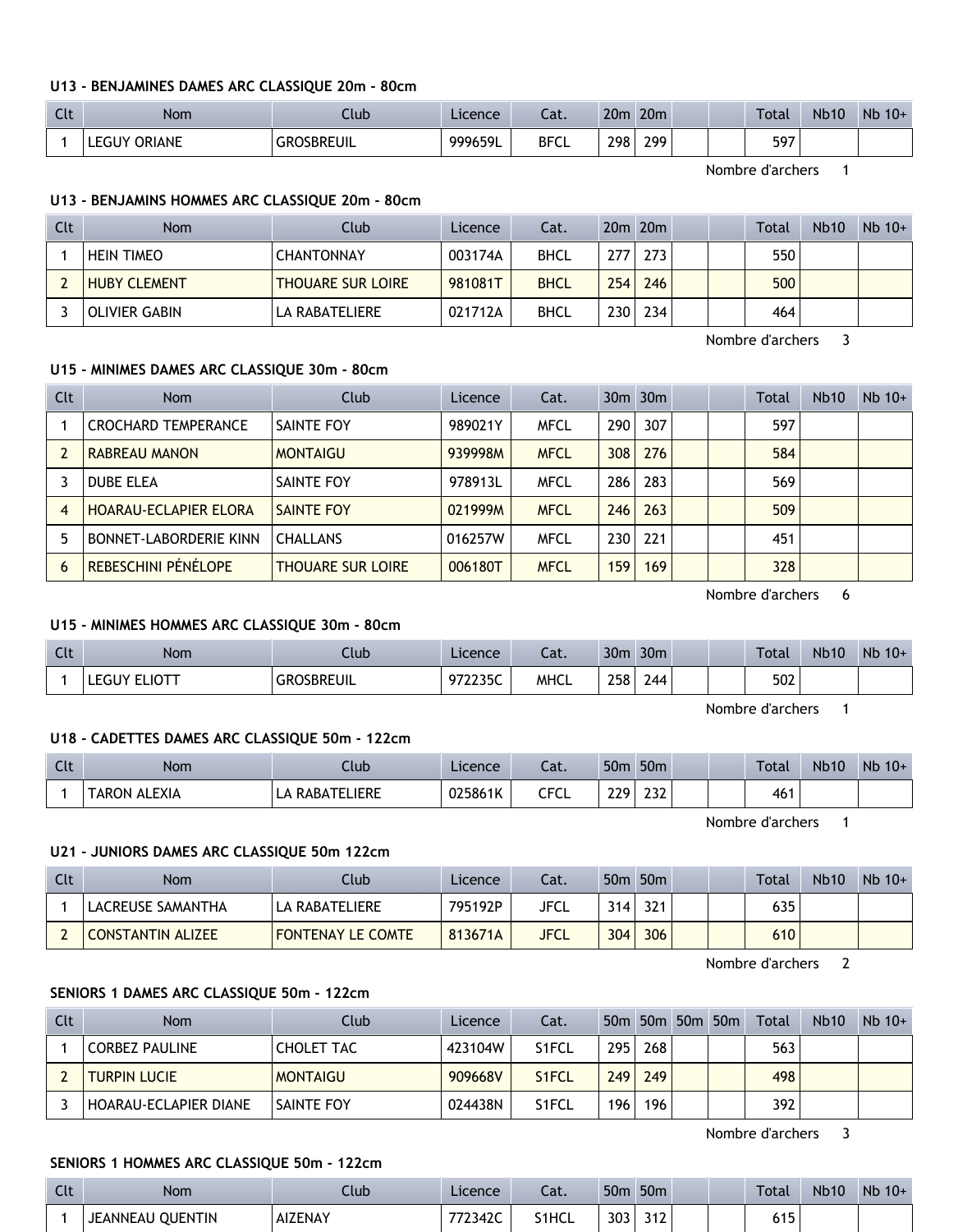|   | <b>BARRANGER REMI</b>     | <b>AIZENAY</b>           | 703594B | S <sub>1</sub> HCL | 284 | 290 |  | 574 |  |
|---|---------------------------|--------------------------|---------|--------------------|-----|-----|--|-----|--|
|   | <b>JOUSSEMET EMMANUEL</b> | <b>FONTENAY LE COMTE</b> | 945657N | S <sub>1</sub> HCL | 283 | 282 |  | 565 |  |
|   | LEDOUX SYLVAIN            | CHOLET TAC               | 924388V | S <sub>1</sub> HCL | 290 | 262 |  | 552 |  |
|   | <b>ROUSSEAU GAETAN</b>    | <b>MURS ERIGNE</b>       | 959730K | S <sub>1</sub> HCL | 273 | 269 |  | 542 |  |
|   | RABILLE DORIAN            | GROSBREUIL               | 875167U | S <sub>1</sub> HCL | 273 | 247 |  | 520 |  |
| 8 | <b>CARVAILLO BAPTISTE</b> | <b>THOUARE SUR LOIRE</b> | 016898T | S <sub>1</sub> HCL | 183 | 238 |  | 421 |  |

Nombre d'archers 8

## **SENIORS 2 DAMES ARC CLASSIQUE 50m - 122cm**

| Clt | <b>Nom</b>               | Club                     | Licence | Cat.               |     | $50m$ 50 $m$ |  | Total | <b>Nb10</b> | $Nb$ 10+ |
|-----|--------------------------|--------------------------|---------|--------------------|-----|--------------|--|-------|-------------|----------|
|     | <b>ALLAIN HELENE</b>     | MONTAIGU                 | 909660L | S <sub>2</sub> FCL | 303 | 308          |  | 611   |             |          |
|     | <b>CONSTANTIN MYLENE</b> | <b>FONTENAY LE COMTE</b> | 841742M | S <sub>2</sub> FCL | 292 | 278          |  | 570   |             |          |
|     | BUITRAGO JOLLY MARIA     | SAINT JEAN DE MONTS      | 950232L | S <sub>2</sub> FCL | 284 | 276          |  | 560   |             |          |
| 4   | AIT HSSAINE MARIE        | <b>ORVAULT</b>           | 961650X | S <sub>2</sub> FCL | 258 | 258          |  | 516   |             |          |
| 5   | <b>COYAC LINDA</b>       | <b>CHANTONNAY</b>        | 932770F | S <sub>2</sub> FCL | 247 | 208          |  | 455   |             |          |

Nombre d'archers 5

# **SENIORS 2 HOMMES ARC CLASSIQUE 50m - 122cm**

| Clt             | <b>Nom</b>                    | Club                      | Licence | Cat.               |     | 50 <sub>m</sub> 50 <sub>m</sub> |  | <b>Total</b> | Nb <sub>10</sub> | $Nb$ 10+ |
|-----------------|-------------------------------|---------------------------|---------|--------------------|-----|---------------------------------|--|--------------|------------------|----------|
| 1               | MILET LUDOVIC                 | LAIGNÉ ST GERVAIS EN B    | 202609C | S2HCL              | 327 | 330                             |  | 657          |                  |          |
| 2               | <b>DURAND OLIVIER</b>         | <b>MURS ERIGNE</b>        | 311711S | S <sub>2</sub> HCL | 333 | 317                             |  | 650          |                  |          |
| 3               | <b>MOREAU GUILLAUME</b>       | SAINT GEREON              | 234202T | S2HCL              | 327 | 311                             |  | 638          |                  |          |
| 4               | <b>BAREAU ANTHONY</b>         | <b>MONTAIGU</b>           | 861625Z | S <sub>2</sub> HCL | 318 | 315                             |  | 633          |                  |          |
| 5               | MOREAU JEAN LUC               | <b>FONTENAY LE COMTE</b>  | 386679D | S2HCL              | 298 | 292                             |  | 590          |                  |          |
| 6               | <b>RIEN ARNAUD</b>            | <b>LA HAYE FOUASSIERE</b> | 747160F | S2HCL              | 292 | 296                             |  | 588          |                  |          |
| 7               | <b>CONSTANTIN JEAN MICHEL</b> | <b>FONTENAY LE COMTE</b>  | 841744P | S <sub>2</sub> HCL | 280 | 292                             |  | 572          |                  |          |
| 8               | <b>AUDREZET BAPTISTE</b>      | ST MACAIRE EN MAUGES      | 926103J | S2HCL              | 270 | 289                             |  | 559          |                  |          |
| 9               | <b>LUBERT VINCENT</b>         | <b>MURS ERIGNE</b>        | 913208T | S2HCL              | 272 | 269                             |  | 541          |                  |          |
| 10 <sup>°</sup> | <b>RENAUD PHILIPPE</b>        | <b>CHALLANS</b>           | 912792R | S2HCL              | 268 | 257                             |  | 525          |                  |          |
| 11              | <b>HADDOU REDWENE</b>         | <b>BOUGUENAIS</b>         | 997012J | S2HCL              | 267 | 251                             |  | 518          |                  |          |
| 12 <sup>2</sup> | <b>CAMBOT FLORIAN</b>         | <b>CHOLET TAC</b>         | 403205S | S2HCL              | 236 | 281                             |  | 517          |                  |          |
| 13              | <b>DUBE JEROME</b>            | SAINTE FOY                | 817253U | S2HCL              | 264 | 241                             |  | 505          | 6                | $\vert$  |
| 14              | <b>CORBOZ MARC</b>            | <b>CHANTONNAY</b>         | 036931T | S2HCL              | 258 | 247                             |  | 505          | 5                |          |
| 15              | FILLONNEAU FREDERIC           | <b>MONTAIGU</b>           | 980126E | S <sub>2</sub> HCL | 252 | 240                             |  | 492          |                  |          |
| 16              | <b>COSSON RICHARD</b>         | LES SABLES D'OLONNE       | 015231F | S2HCL              | 234 | 240                             |  | 474          |                  |          |

Nombre d'archers 16

# **SENIORS 3 DAMES ARC CLASSIQUE 50m - 122cm**

| Clt | <b>Nom</b>             | Club                     | Licence | Cat.  |                  | 50 <sub>m</sub> 50 <sub>m</sub> |  | Total | <b>Nb10</b> | $Nb$ 10+ |
|-----|------------------------|--------------------------|---------|-------|------------------|---------------------------------|--|-------|-------------|----------|
|     | <b>GIRARD BRIGITTE</b> | <b>BEAUCHAMP</b>         | 455312E | S3FCL | 285              | 258                             |  | 543   |             |          |
|     | <b>REMAUD JOSETTE</b>  | <b>BEIGNON BASSET</b>    | 727182R | S3FCL | 184              | 243                             |  | 427   |             |          |
|     | BOBIN DANIELLE         | <b>FONTENAY LE COMTE</b> | 419065F | S3FCL | 179.             | 199                             |  | 378   |             |          |
|     | <b>BARIOD EDITH</b>    | <b>CHANTONNAY</b>        | 358241T | S3FCL | 198 <sub>1</sub> | 154                             |  | 352   |             |          |

Nombre d'archers 4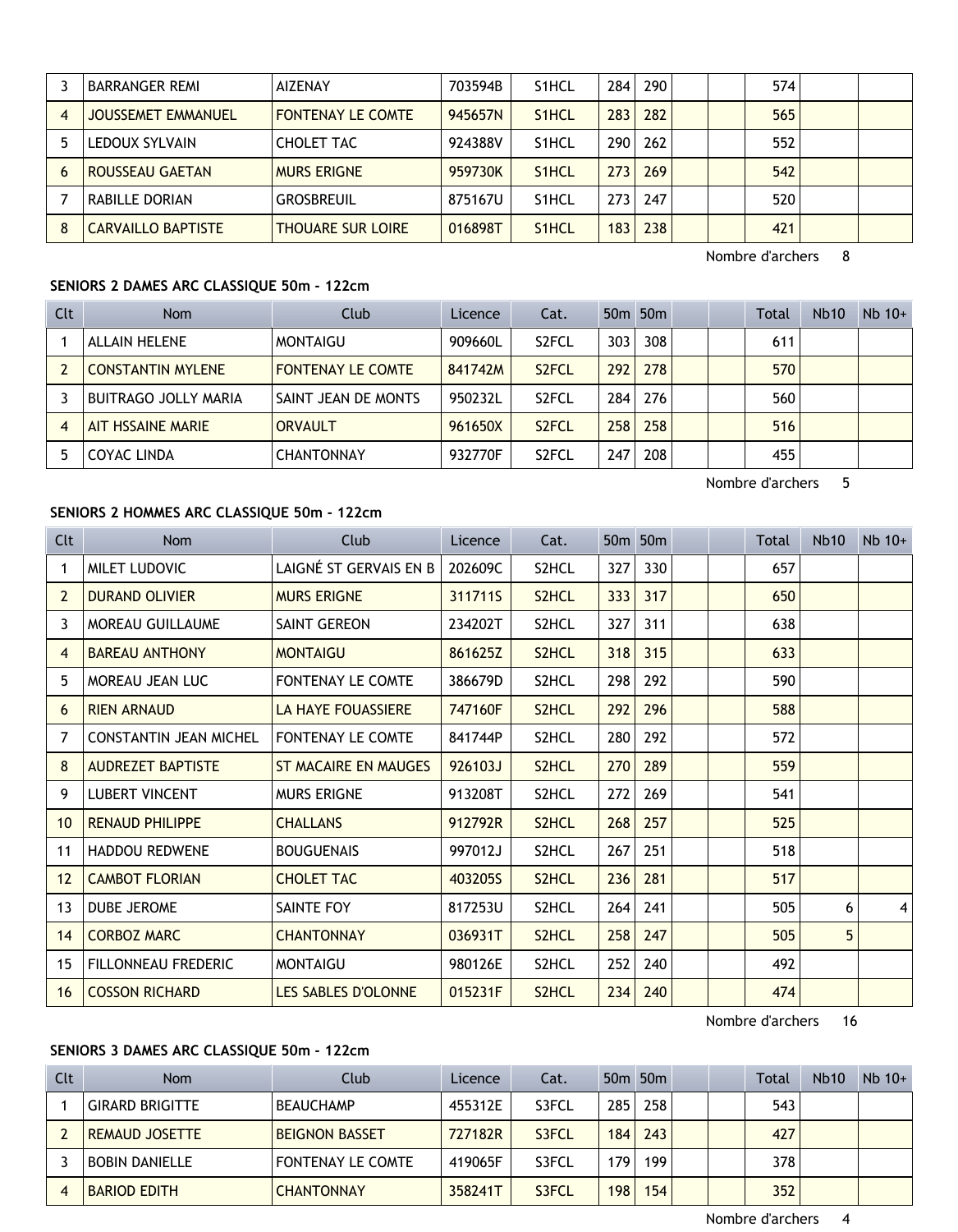#### **SENIORS 3 HOMMES ARC CLASSIQUE 50m - 122cm**

| Clt               | <b>Nom</b>                   | Club                        | Licence | Cat.  |     | 50m 50m |  | Total | Nb <sub>10</sub> | $Nb$ 10+       |
|-------------------|------------------------------|-----------------------------|---------|-------|-----|---------|--|-------|------------------|----------------|
| 1                 | <b>GAUTIER HUBERT</b>        | <b>BEIGNON BASSET</b>       | 641835X | S3HCL | 279 | 299     |  | 578   |                  |                |
| $\overline{2}$    | <b>RAVELEAU JEAN-PIERRE</b>  | <b>LES SABLES D'OLONNE</b>  | 895928K | S3HCL | 288 | 284     |  | 572   |                  |                |
| 3                 | <b>BEAUGE GERARD</b>         | <b>BOUGUENAIS</b>           | 324998J | S3HCL | 285 | 280     |  | 565   |                  |                |
| 4                 | <b>JAUMOTTE PATRICK</b>      | <b>MURS ERIGNE</b>          | 629848T | S3HCL | 288 | 265     |  | 553   |                  |                |
| 5                 | <b>FOUCHER CHRISTIAN</b>     | <b>ARGENTON LES VALLEES</b> | 276557F | S3HCL | 285 | 265     |  | 550   | 7                | $\overline{2}$ |
| 6                 | <b>TREMBLAIS JANICK</b>      | <b>SAINT GEREON</b>         | 018315H | S3HCL | 274 | 276     |  | 550   | 6                | $\mathbf{1}$   |
| 7                 | <b>NAUD BERNARD</b>          | <b>CLISSON</b>              | 657769S | S3HCL | 269 | 263     |  | 532   |                  |                |
| 8                 | <b>TIGNER PIERRE</b>         | <b>THOUARE SUR LOIRE</b>    | 914372H | S3HCL | 268 | 263     |  | 531   |                  |                |
| 9                 | <b>DUMONT JEAN LUC</b>       | <b>VERTOU</b>               | 873182L | S3HCL | 252 | 264     |  | 516   |                  |                |
| 10 <sup>°</sup>   | <b>BARRETEAU JEAN CLAUDE</b> | LES SABLES D'OLONNE         | 023175R | S3HCL | 242 | 243     |  | 485   |                  |                |
| 11                | STIEVENARD ALAIN             | <b>MONTAIGU</b>             | 921050S | S3HCL | 212 | 239     |  | 451   |                  |                |
| $12 \overline{ }$ | <b>BITHOREL JEAN YVES</b>    | <b>MONTAIGU</b>             | 884617R | S3HCL | 242 | 205     |  | 447   |                  |                |
| 13                | <b>MARTIN PHILIPPE</b>       | ST GILLES CROIX DE VIE      | 426043R | S3HCL | 235 | 206     |  | 441   |                  |                |
| 14                | PEYRES DOMINIQUE             | <b>LES SABLES D'OLONNE</b>  | 032057V | S3HCL | 227 | 211     |  | 438   |                  |                |
| 15                | <b>KRASNANSKY RENE</b>       | LES SABLES D'OLONNE         | 101379V | S3HCL | 206 | 226     |  | 432   |                  |                |
| 16                | <b>CUREY GERARD</b>          | LES SABLES D'OLONNE         | 968146H | S3HCL | 203 | 218     |  | 421   |                  |                |
| 17                | <b>LAVAUT JEAN NOEL</b>      | <b>BEIGNON BASSET</b>       | 004730S | S3HCL | 189 | 187     |  | 376   |                  |                |

Nombre d'archers 17

# **SENIORS 2 HOMMES ARC A POULIES 50m - 122cm**

| Clt | <b>Nom</b>           | Club              | Licence | Cat.                           |     | 50 <sub>m</sub> 50 <sub>m</sub> |  | Total | <b>Nb10</b> | $Nb$ 10+ |
|-----|----------------------|-------------------|---------|--------------------------------|-----|---------------------------------|--|-------|-------------|----------|
|     | ANGEBAULT STEPHANE   | <b>CHOLET TAC</b> | 440840Z | S <sub>2</sub> HCO             | 343 | 353                             |  | 696   |             |          |
|     | DEVINEAU GERARD      | <b>CHANTONNAY</b> | 658360J | S <sub>2</sub> H <sub>CO</sub> | 341 | 345                             |  | 686   |             |          |
|     | NICOLEAU BENOIT      | <b>GROSBREUIL</b> | 633679G | S <sub>2</sub> HCO             | 347 | 334                             |  | 681   |             |          |
| 4   | <b>UCKMAN ALEXIS</b> | <b>MONTAIGU</b>   | 040074J | S <sub>2</sub> H <sub>CO</sub> | 336 | 337                             |  | 673   |             |          |

Nombre d'archers 4

#### **SENIORS 3 DAMES ARC A POULIES 50m - 122cm**

| Clt | <b>Nom</b>                         | Ilub                  | Licence | $\sim$<br>cal. | 50 <sub>m</sub> | 50 <sub>m</sub> |  | Total | <b>Nb10</b> | Nb<br>$10+$ |
|-----|------------------------------------|-----------------------|---------|----------------|-----------------|-----------------|--|-------|-------------|-------------|
|     | ∟ISE<br><b>DUFOUR</b><br>лк MARY ⊺ | <b>BEIGNON BASSET</b> | 33077'  | S3FCO          | 283             | 296             |  | 579   |             |             |

Nombre d'archers 1

# **SENIORS 3 HOMMES ARC A POULIES 50m - 122cm**

| Clt | <b>Nom</b>              | Club                   | Licence | Cat.  |      | 50 <sub>m</sub> 50 <sub>m</sub> | Total | <b>Nb10</b> | $Nb 10+$ |
|-----|-------------------------|------------------------|---------|-------|------|---------------------------------|-------|-------------|----------|
|     | <b>GOUENNOU ROBERT</b>  | ST GILLES CROIX DE VIE | 065027G | S3HCO | 3331 | 330                             | 663   |             |          |
|     | LORTEEUW PHILIPPE       | ST GILLES CROIX DE VIE | 854167T | S3HCO | 307  | 298                             | 605   |             |          |
|     | <b>BARIOD JEAN-LOUP</b> | <b>CHANTONNAY</b>      | 390775F | S3HCO | 295  | 292                             | 587   |             |          |

Nombre d'archers 3

#### **SENIORS HOMMES ARC NU 50m - 122cm**

| Clt | <b>Nom</b>         | Club              | Licence | Cat.               | D <sub>1</sub> | D <sub>2</sub> | D <sub>3</sub> | D4 | Total | <b>Nb10</b> | $Nb$ 10+ |
|-----|--------------------|-------------------|---------|--------------------|----------------|----------------|----------------|----|-------|-------------|----------|
|     | LEGUY ROBIN        | <b>GROSBREUIL</b> | 312408Z | S2HBB              | ววร<br>LL.     | 192            |                |    | 419'  |             |          |
|     | <b>JACO JEROME</b> | <b>MONTAIGU</b>   | 362271Y | S <sub>2</sub> HBB | 189            | 119            |                |    | 308   |             |          |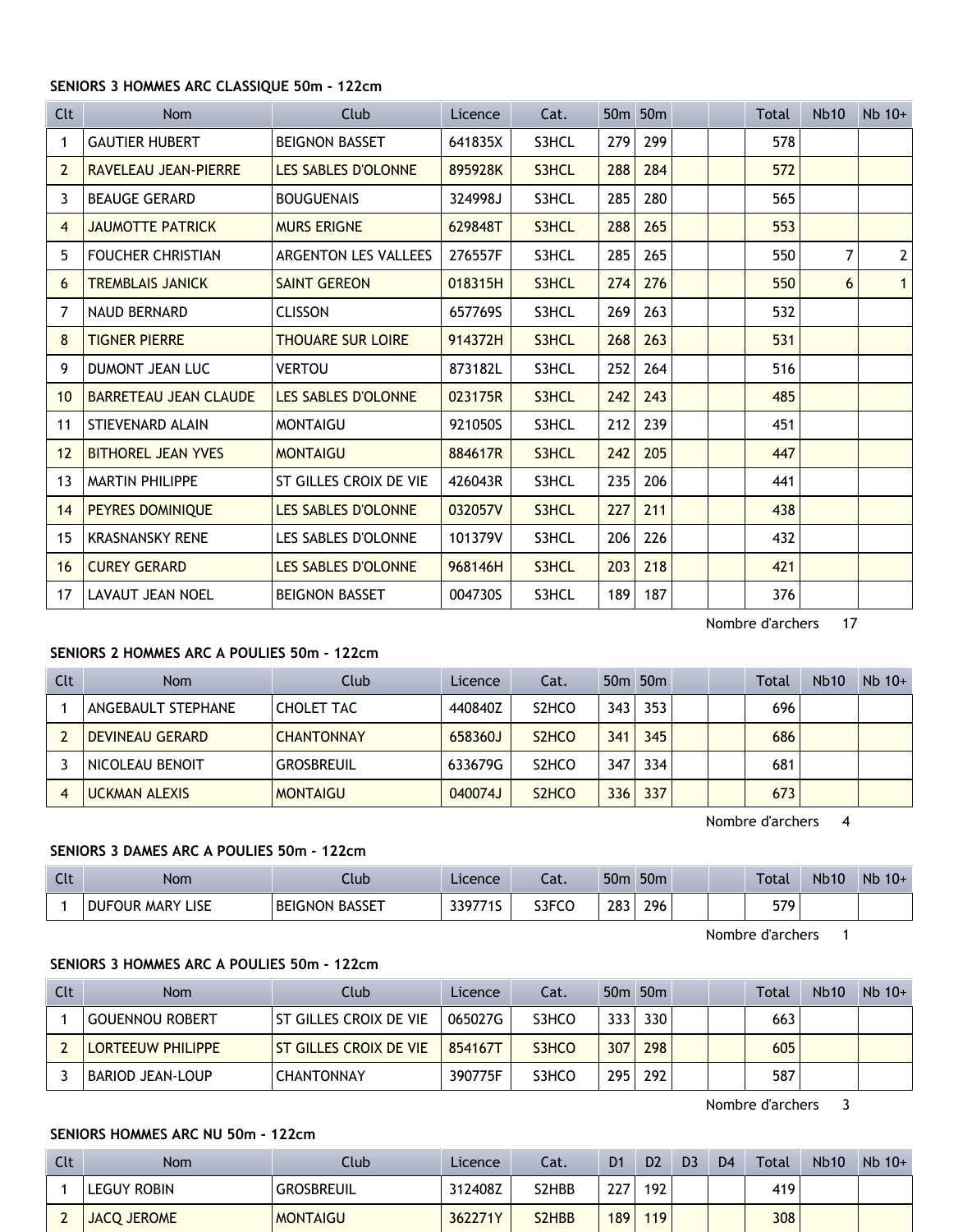#### **FFH HV2 SF CL**

| Clt | Nom                   | Club               | Licence | Cat.  | D <sub>1</sub> | D <sub>2</sub> | D <sub>3</sub> | D <sub>4</sub> | Total | <b>Nb10</b> | $Nb$ 10+ |
|-----|-----------------------|--------------------|---------|-------|----------------|----------------|----------------|----------------|-------|-------------|----------|
|     | DRONNEAU NATHALIE     | <b>ST HERBLAIN</b> | 908973P | S2FCL | 218            | 188            |                |                | 406   |             |          |
|     | <b>GERVAIS ELODIE</b> | <b>MONTAIGU</b>    | 998278K | S1FCL | 130            | 146            |                |                | 276   |             |          |

Nombre d'archers 2

# **FFH HV2 SH CL**

| Clt | Nom                       | Ilub                          | Licence | ∍∙t<br>cal. | D <sub>1</sub> | D <sub>2</sub> | D <sub>3</sub> | D <sub>4</sub> | <b>Total</b> | <b>Nb10</b> | Nb<br>$10+$ |
|-----|---------------------------|-------------------------------|---------|-------------|----------------|----------------|----------------|----------------|--------------|-------------|-------------|
|     | <b>THIERRY</b><br>JANVIER | . CT<br>:RBLAIN<br>HF.<br>ו כ | 978288G | S2HCL       | 238<br>$\sim$  | 236<br>$\sim$  |                |                | 474          |             |             |

Nombre d'archers 1

#### **FFH HV2 LIBRE SF CL**

| Clt | <b>Nom</b>                   | Ilub                        | Licence | $\sim$<br>cal. | D <sub>1</sub> | D <sub>2</sub>   | D3 | D <sub>4</sub> | <b>Total</b>  | <b>Nb10</b> | Nb<br>$10+$ |
|-----|------------------------------|-----------------------------|---------|----------------|----------------|------------------|----|----------------|---------------|-------------|-------------|
|     | <b>VINES</b><br><b>ATIFA</b> | <b>BLAIN</b><br><b>HERB</b> | 031619U | S1FCI<br>∼     | ็16            | 150 <sub>1</sub> |    |                | 266<br>$\sim$ |             |             |

Nombre d'archers 1

#### **FFH HV2 SH CO**

| Clt | <b>Nom</b>                  | Club         | Licence                 | Cat.  | D <sub>1</sub> | D <sub>2</sub> | D <sub>3</sub> | D <sub>4</sub> | Total | <b>Nb10</b> | <b>Nb</b><br>$10+$ |
|-----|-----------------------------|--------------|-------------------------|-------|----------------|----------------|----------------|----------------|-------|-------------|--------------------|
|     | <b>MARC</b><br><b>VINES</b> | RBLAIN<br>HE | 17C<br>0.341<br>0316175 | S1HCC | 174.           | 194            |                |                | 368   |             |                    |

Nombre d'archers 1

#### **FFH HV2 OPEN SF CO**

| $C1+$ | Nom                           | Ilub                              | Licence | Cat.               | D1 | D <sub>2</sub> | D <sub>3</sub> | D <sub>4</sub> | Total | <b>Nb10</b> | <b>N<sub>b</sub></b><br>$10+$ |
|-------|-------------------------------|-----------------------------------|---------|--------------------|----|----------------|----------------|----------------|-------|-------------|-------------------------------|
|       | CHAND MARTINE<br><b>MARCH</b> | $^{c+}$<br><b>HERBLAIN</b><br>י د | 858212P | S <sub>2</sub> FCC | ີາ | つにつ<br>LJ.     |                |                | 468   |             |                               |

Nombre d'archers 1

#### **FFH HV2 LIBRE SH CO**

| <b>Clt</b> | Nom                                  | Jlub                  | Licence | Cat.               | D <sub>1</sub> | D <sub>2</sub> | D <sub>3</sub> | D <sub>4</sub> | Total | <b>Nb10</b> | Nb<br>$10+$ |
|------------|--------------------------------------|-----------------------|---------|--------------------|----------------|----------------|----------------|----------------|-------|-------------|-------------|
|            | <b>CHRISTOPHE</b><br><b>GERARDIN</b> | <b>HERBLAIN</b><br>SΤ | 826934S | S <sub>2</sub> HCO | 351            | 345            |                |                | 696   |             |             |

Nombre d'archers 1

# **FFH FEDERAL SH CL**

| Clt | Nom                  | Club               | <b>Licence</b> | Cat.               | D <sub>1</sub> | D <sub>2</sub>   | D <sub>3</sub> | D <sub>4</sub> | <b>Total</b> | <b>Nb10</b> | $Nb$ 10+ |
|-----|----------------------|--------------------|----------------|--------------------|----------------|------------------|----------------|----------------|--------------|-------------|----------|
|     | NOUZILLE CEDRIC      | <b>ST HERBLAIN</b> | 936648W        | S2HCL              | 230            | 239              |                |                | 469          |             |          |
|     | <b>DUHOUX PASCAL</b> | <b>ST HERBLAIN</b> | 876817M        | S <sub>2</sub> HCL | 214            | 214 <sub>1</sub> |                |                | 428          |             |          |

Nombre d'archers 2

#### **FFH FEDERAL SF CO**

| $C1+$<br>$\overline{\phantom{a}}$ | Nom                     | Ilub                             | Licence | Lat.                           | D <sub>1</sub> | D <sub>2</sub> | D <sub>3</sub> | D <sub>4</sub> | Total         | <b>Nb10</b> | Nb<br>$10+$ |
|-----------------------------------|-------------------------|----------------------------------|---------|--------------------------------|----------------|----------------|----------------|----------------|---------------|-------------|-------------|
|                                   | <b>PRIGENT SÉVERINE</b> | <b>HERBLAIN</b><br>$\sim$<br>ا د | 840010E | S <sub>2</sub> FC <sub>O</sub> | 7.47           | 316            |                |                | $\sim$<br>ხპპ |             |             |

Nombre d'archers 1

### **FFH CHALLENGE SH CL**

| Clt | <b>Nom</b>            | Club                  | Licence | Cat.  | D <sub>1</sub> | D <sub>2</sub>          | D <sub>3</sub> | D <sub>4</sub> | <b>Total</b> | <b>Nb10</b> | Nb<br>$10+$ |
|-----|-----------------------|-----------------------|---------|-------|----------------|-------------------------|----------------|----------------|--------------|-------------|-------------|
|     | <b>GAUTIER DAMIEN</b> | HERBLAIN<br><b>CT</b> | 876819P | S2HCL | 249            | $\sqrt{2}$<br>74<br>. . |                |                | 492          |             |             |

Nombre d'archers 1

#### **FFH CHALLENGE SH CO**

| $\sim$<br>uτ | Nom                          | Llub                             | Licence | $\sim$<br>cal. | D <sub>1</sub> | D <sub>2</sub> | D3 | D <sub>4</sub> | <b>Total</b> | <b>Nb10</b> | Nb<br>$10+$ |
|--------------|------------------------------|----------------------------------|---------|----------------|----------------|----------------|----|----------------|--------------|-------------|-------------|
|              | LAURENT<br><b>MARCHAND I</b> | <b>HERBLAIN</b><br>$^{c+}$<br>эı | 858213R | S2HAD          | 268            | 268            |    |                | 536          |             |             |